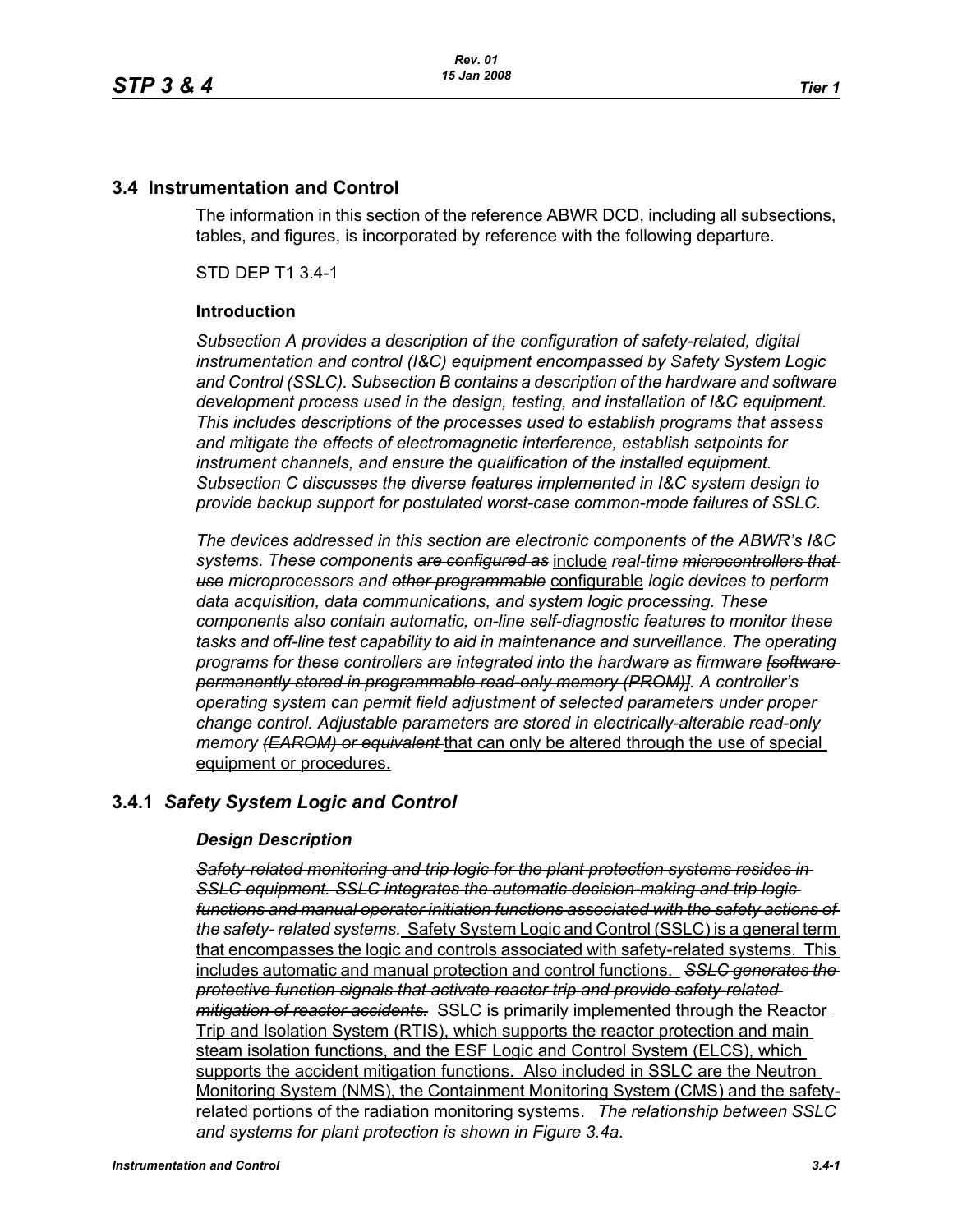*SSLC equipment comprises microprocessor-based, software-controlled signal processors that perform signal conditioning, setpoint comparison, trip logic, system initiation and reset, self-test, calibration, and bypass functions. The signal processors associated with a particular safety-related system are an integral part of that system. Functions in common, such as self-test, calibration, bypass control, power supplies and certain switches and indicators, belong to SSLC. However, SSLC is not, by itself, a system; SSLC is the aggregate of signal processors for several safety-related systems. SSLC hardware and software are classified as Class 1E, safety-related.*

*Sensors used by the safety-related systems can be either analog, such as process control transmitters, or discrete, such as limit switches and other contact closures. While some sensor signals are hardwired directly to the SSLC processors, most sensor signals are transmitted from the instrument racks in the Reactor Building to the SSLC equipment in the Control Building via the Essential Multiplexing System (EMS)*  Sensor signals interface with the SSLC through input/output (I/O) devices located remotely or in the control room. The I/O devices communicate with other divisional devices through networks and datalinks as discussed in Subsection 2.7.5. *Both analog and discrete sensors are connected to remote multiplexing units (RMUs) in local areas, which*These devices also *perform signal conditioning, analog-to-digital conversion for continuous process inputs, change-of-state detection for discrete*  inputs, and message formatting prior to signal transmission. In applicable cases, they also perform other system functions, such as interlock-type functions related specifically to the actuated equipment. *The RMUs are limited to acquisition of sensor data and the output of control signals*. *Trip decisions and other* primary *control logic functions are performed in SSLC processors in the main control room area*Control Building.

*The basic hardware*functional *configuration for one division of SSLC is shown in Figure 3.4b. Each division runs independently (i.e., asynchronously) with respect to the other divisions. The following steps describe the processing sequence and associated function descriptions for incoming sensor signals and outgoing control signals. These steps are performed simultaneously and independently in each of the four divisions:*

For the RTIS portion of SSLC, including reactor trip and main steam isolation valve (MSIV) isolation, the steps are:

- *(1)* Remote sensor inputs are acquired, conditioned, and digitized.
- *(2) (1) The digitized sensor inputs from RMUs are received in the control room at control room multiplexing units (CMUs), which associate sensor signals with their logic processing channel. These sensor signals are decoded by a microprocessor-based function, the Digital Trip Module (DTM). For sensor signals hardwired to the control room, the DTM also performs digitizing and signal conditioning tasks. For each system function, the DTM then compares these inputs to preprogrammed threshold levels (setpoints) for possible trip action. The DTM provides a discrete trip decision for each setpoint comparison.*This digitized sensor information is used as input to the Digital Trip Function (DTF). For each system function, the DTF is a comparison of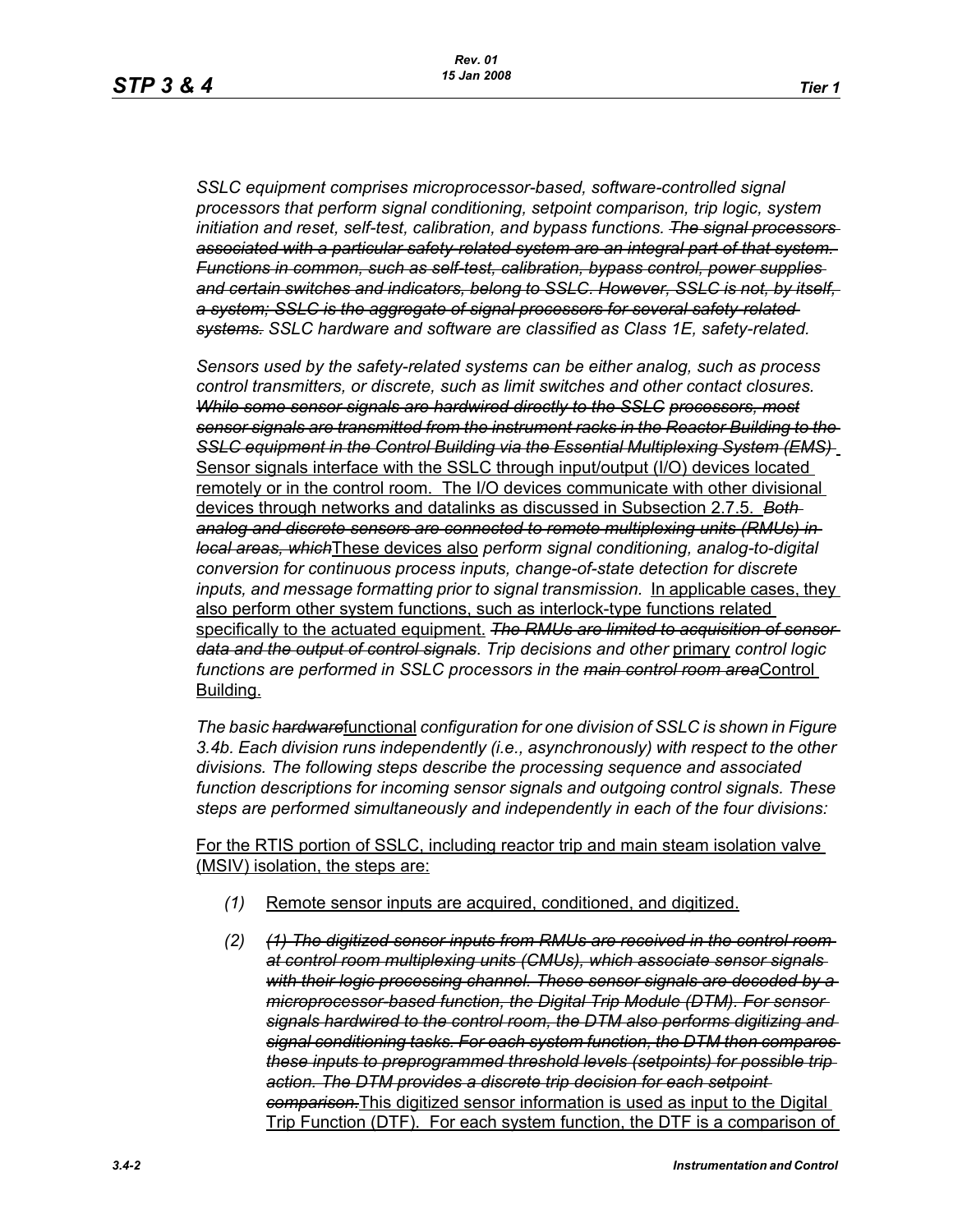sensor inputs to pre-programmed threshold levels (setpoints) for possible trip action. The result of the DTF is a discrete trip decision for each setpoint comparison. Each safety division performs the same DTF trip decision based on the independent sensor inputs associated with its own division.

*(3) (2) Ford Reactor Protection System (RPS) trip and main steam isolation valve (MSIV) closure functions, trip outputs from the DTM are then compared, using a 2--out-of-4 coincidence logic format, with trip outputs from the DTMs of the other three divisions. The trip outputs are compared in by the trip logic unit (TLU), another microprocessor-based device. The logic format for the DTM and TLU is fail-safe (i.e., de-energize-to-operate). Thus, a reactor trip or MSIV closure signal occurs on loss of input signal or power to the DTM,*  but, because of the 2-out-of-4 logic format in the TLU, a tripped state does*not appear at the output of the TLU (for a single division loss of power). Loss of signal or power to a division's TLU also causes a tripped output state, but the 2--out-of-4 configuration of actuator load drivers prevents de-energization of the pilot valve solenoids.* The trip decisions from the DTF in each division are used as input to the Trip Logic Function (TLF) performed by each of the four safety divisions. The DTF trip decision results are passed to other divisions through isolated communication links as described in Section 2.7.5. The TLF is another microprocessor-based function that is a comparison of DTF trip decisions from all four safety divisions resulting in trip output decisions based on 2-out-of-4 coincidence logic format. The logic format is fail-safe (i.e. loss of signal causes trip conditions) for the TLF and associated DTF. Loss of signal or power to a single division's equipment performing the TLF causes a tripped output state from the TLF, but the 2-out-of-4 configuration of the actuator load drivers prevents simultaneous deenergization of both pilot valve solenoids.

The TLF also receives input directly from the Neutron Monitoring System and manual control switches.

- *(4) (3)* The trip coincident logic output *Trip outputs are sent from the TLU* TLF is sent to *to the RPS and MSIV output logic units* Output Logic Units *(OLUs). The OLUs use non-microprocessor circuitry* devices *to provide a diverse (i.e., not software-based) interface for the following manual functions:*
	- *(a) Manual reactor trip (per division: 2-out-of-4 for completion).*
	- *(b) MSIV closure (per division: 2-out-of-4 for completion).*
	- *(c) MSIV closure (eight individual control switches).*
	- *(d) RPS and MSIV trip reset.*
	- (e) *TLU* TLF *output bypass*

*The OLUs distribute the automatic and manual trip outputs to the MSIV pilot valve and scram pilot valve actuating devices and provide control of trip seal-*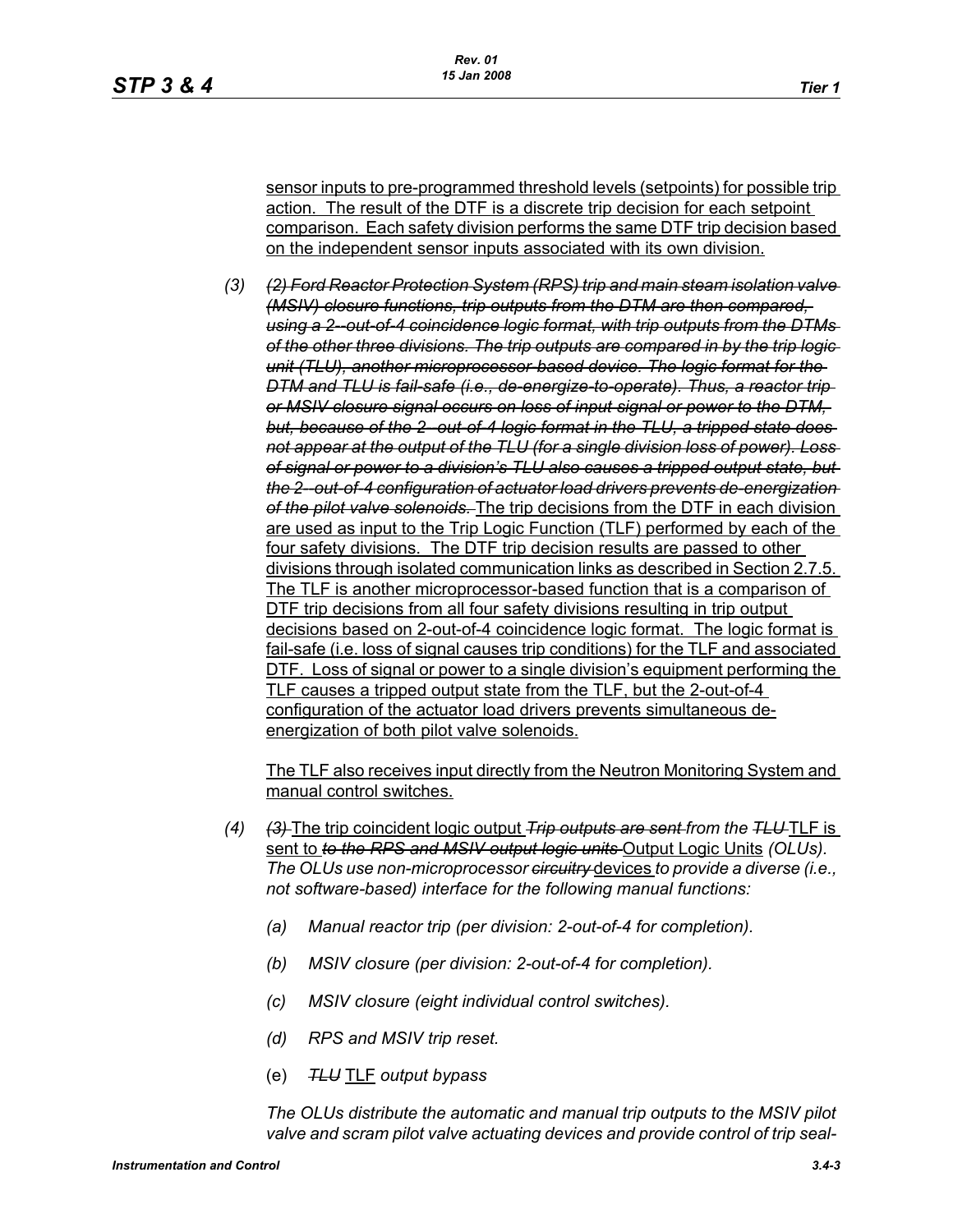*in, reset, and TLU* TLF *output bypass (division-out-of-service bypass). Bypass inhibits automatic trip but has no effect on manual trip. The OLUs also provide a manual test input for de-energizing a division's parallel load drivers (part of the 2-out-of-4 output logic arrangement) so that scram or MSIV closure capability can be confirmed without solenoid de-energization. The OLUs are located external to the TLU* equipment that implements the TLF *so that manual MSIV closure or manual reactor trip (per division) can be performed either when a division's microprocessor logic is bypassed or when failure of sensors or microprocessor logic equipment causes trip to be inhibited.*

*(5)* If a 2-out-of-4 trip condition is satisfied within the TLF, all four divisions' trip outputs produce a simultaneous coincident trip signal (e.g., reactor trip) and transmit the signal through hardwired connections to load drivers that control the protective action of the final actuators. The load drivers for the solenoids are themselves arranged in a 2-out-of-4 configuration, so that at least two divisions must produce trip outputs for protective action to occur. *Trips are transmitted across divisions for 2--out-of-4 voting via fiber optic data links to preserve signal isolation among divisions. The TLU also receives inputs directly from the trip outputs of the Neutron Monitoring System, manual control switches, and contact closures from limit switches and position switches used for equipment interlocks. In addition, plant sensor signals and contact closures that do not require transmittal to other divisions for 2--out-of-4 trip comparison are provided as inputs directly to the TLU. In this case, the TLU also performs the trip setpoint comparison (DTM) function.For Leak Detection and Isolation System (LDS) functions (except MSIV), emergency core cooling system (ECCS) functions, other safety-related supporting functions, and Electrical Power Distribution System functions such as diesel generator start and load sequencing, logic processing is performed as above, but in DTMs separate from the RPS/MSIV DTMs and in Safety System Logic Units (SLUs). The SLUs are similar to TLUs, but are dual redundant in each processing channel for protection against inadvertent initiation. Dual SLUs both receive the same inputs from the DTM, manual control switch inputs, and contact closures. Both SLU outputs must agree before the final trip actuators are energized. The logic format for the DTM and SLUs is fail-as- is (i.e., energize-to-operate) for ECCS and other safety-related supporting functions. Thus, loss of power or equipment failure does not cause a trip or initiation action. However, containment isolation signals are in fail-safe format and cause an isolation signal output on loss of power or signal. Besides performing 2-out-of-4 voting logic, the SLUs also provide interlock logic functions conforming to the logic diagram requirements of each supported safety system.*

*As shown in Figure 3.4b, a pair of SLU are located in each of two engineered safety feature (ESF) processing channels, ESF1 and ESF2. ESF1 processes initiation logic for functions which service the reactor vessel at low pressure (e.g. RHR), while ESF2 provides the same support for the*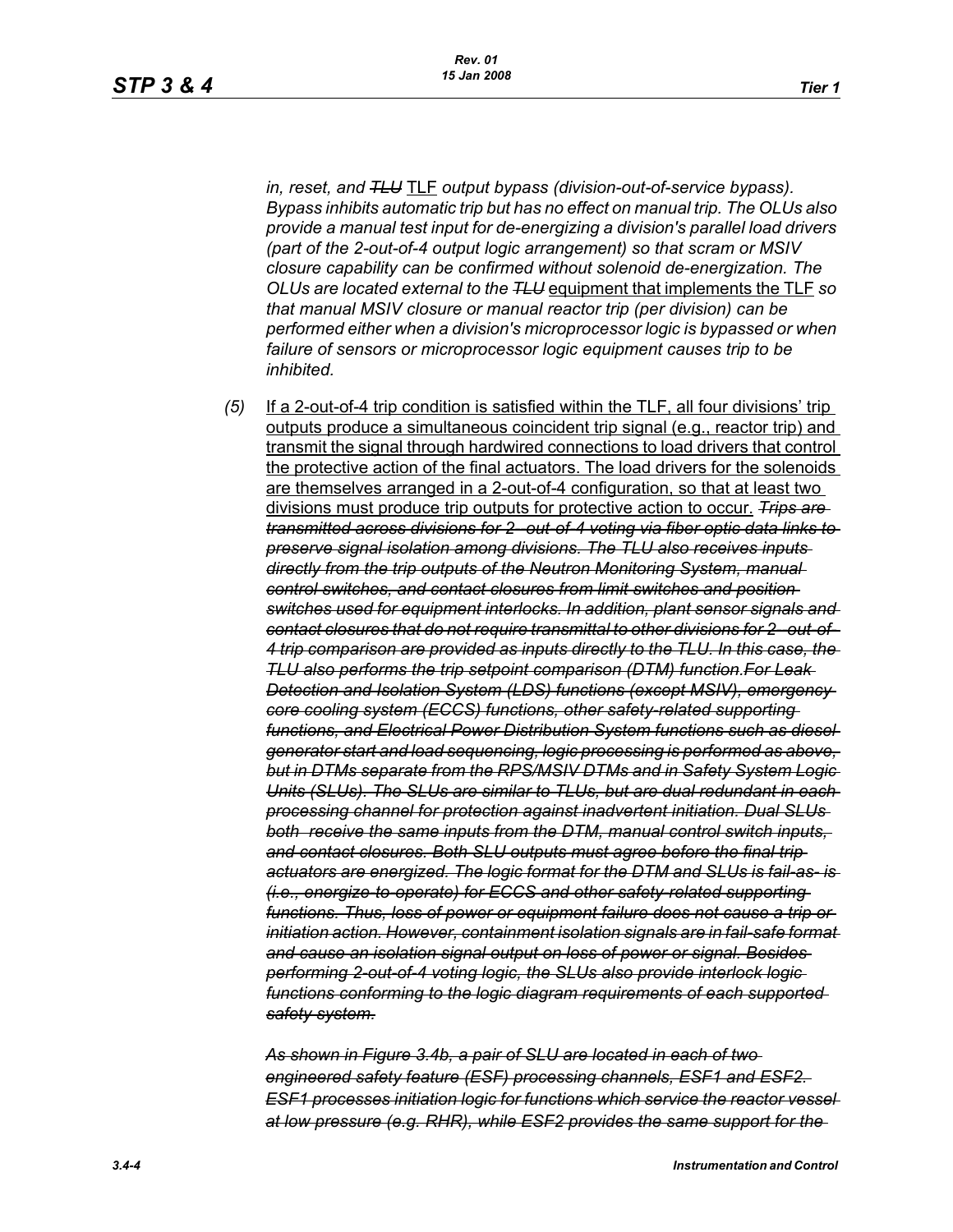*vessel at high pressure (e.g. Reactor Core Isolation Cooling (RCIC) System and High Pressure Core Flooder (HPCF) System). Associated LDS and ESF functions are also allocated to these logic channels.*

The ELCS portion of SSLC is implemented by equipment that is independent from that of the RTIS. For ELCS, the steps are:

- *(1)* Remote sensor inputs are acquired, conditioned, and digitized.
- *(2)* This digitized sensor information is used as input to the DTF, which is functionally the same as that described for the RTIS portion of SSLC.
- *(3)* The actuation decisions from the DTF in each division are used as input to the Safety System Logic Function (SLF) performed by each of the four safety divisions. The DTF actuation decision results are passed to other divisions through isolated communication links as described in Section 2.7.5. The SLF is a microprocessor-based function that includes a comparison of DTF actuation decisions from all four safety divisions resulting in actuation output decisions based on 2-out-of-4 coincidence logic format. The logic format for the SLF and associated DTF is fail-as-is (i.e., loss of signal does not cause change of operational state) for ECCS and other safety-related supporting functions. However, air and solenoid-operated containment isolation signals are in fail-safe format and cause an isolation signal output on loss of power or signal. Besides performing 2-out-of-4 voting logic, the SLF also includes interlock logic functions conforming to the system functional requirements of each safety system.

The SLF logic for ECCS functions (i.e. initiation of Reactor Core Isolation Cooling, High Pressure Core Flooder, Low Pressure Core Flooder or Automatic Depressurization) is implemented using redundant processing channels. The redundant channels receive the same input data from the DTF, manual control switch inputs and contact closures and perform the same trip decision logic. A majority of the redundant processors must agree for initiation of the function to occur, in order to assure that failure of a single electronic module will not result in inadvertent coolant injection into the core or inadvertent depressurization. The final majority vote of the system initiation signals is accomplished with non-microprocessor based equipment in the logic or with a separate actuation of system valves and pumps, where both are required to initiate coolant injection.

The SLF logic for some isolation and supporting ESF functions are also implemented using redundant channels where such implementation increases the operator response time to avoid plant operational impact following postulated failure in the control equipment. In these cases, an operator bypass that reduces the logic to a single channel may be utilized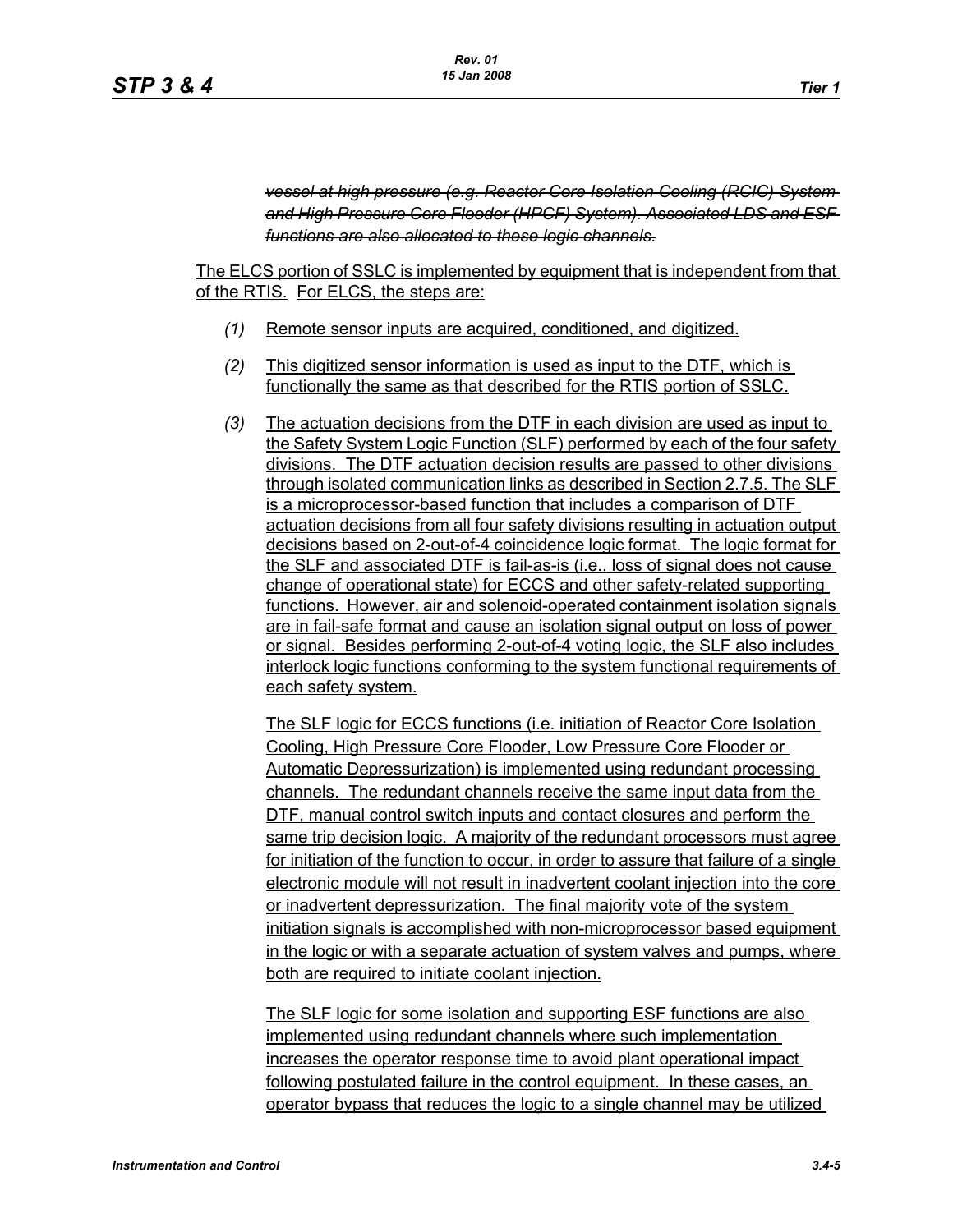where such logic reduces the risk of unnecessary adverse plant operational impact.

Other ELCS functions are implemented using redundancy where such logic provides overall plant operating or maintenance benefits.

- *(4) (4)For reactor trip or MSIV closure if a 2--out-of-4 trip condition of sensors is satisfied, all four divisions' trip outputs produce a simultaneous coincident trip signal (e.g., reactor trip) and transmit the signal through hardwired connections (and isolators where necessary) to load drivers that control the protective action of the actuators. The load drivers are themselves arranged in a 2--out-of-4 configuration, so that at least two divisions must produce trip outputs for protective action to occur.*
- *(4) For ESF functions, the trip signals in three divisions are transmitted by the*  **Essential Multiplexing System to the RMUs-local inputs. where a final 2-out***of-2 logic comparison is made prior to distribution of the control signals to the final actuators. ESF outputs do not exist in Division IV.*The final SLF actuation outputs are distributed to the final system control elements through remote I/O devices. ELCS logic and controls are implemented through three divisions corresponding to the three divisions of controlled equipment.

*The DTM, TLU, and OLUs for RPS and MSIV in each of the four instrumentation divisions are powered from their respective divisional Class 1E AC sources. The DTMs and SLUs for ESF 1 and ESF 2 in Divisions I, II, and III are powered from their respective divisional Class 1E DC sources.* RTIS and ELCS equipment is divisionally powered from multiple Class 1E AC power sources, at least one of which is DC backed (uninterruptible). *In SSLC, independence*Independence is *provided between Class 1E divisions, and also between Class 1E divisions, and also non-Class 1E equipment.*

For both RTIS and ELCS, *Bypassing*bypassing of any single division of sensors (i.e., those sensors whose *trip* status is *confirmed by* part of a 2*-*-out-of-4 logic) *is*can be accomplished *from each divisional SSLC cabinet* by means of the manually-operated bypass unit. When such bypass is made, all four divisions of 2*-*out-of-4 *input* logic become 2-out-of-3 while the bypass state is maintained. *During bypass, if any two of the remaining three divisions reach trip level for any sensed input parameter, then the output logic of all four divisions' trips (for RPS and MSIV functions) or the three ECCS divisions initiate the appropriate safety system equipment*.

*Bypassing of any single a division of output trip logic (i.e., taking a logic channel out of service) is*can *also* be *accomplished by means of the bypass unit. This type of bypass is limited applied to the fail-safe (de-energize-to-operate) reactor trip and MSIV closure functions* (i.e. RTIS)*, since removal of power from energize-to-operate signal processors is sufficient to remove that channel from service.When a trip logic output bypass is made*in effect*, the TLU* TLF *trip output in a division is inhibited from affecting the output load drivers by maintaining that division's load drivers in an energized state. Thus, the 2-out-of-4 logic arrangement of output load drivers for the RPS and MSIV functions effectively becomes 2-out-of-3 while the bypass is maintained.*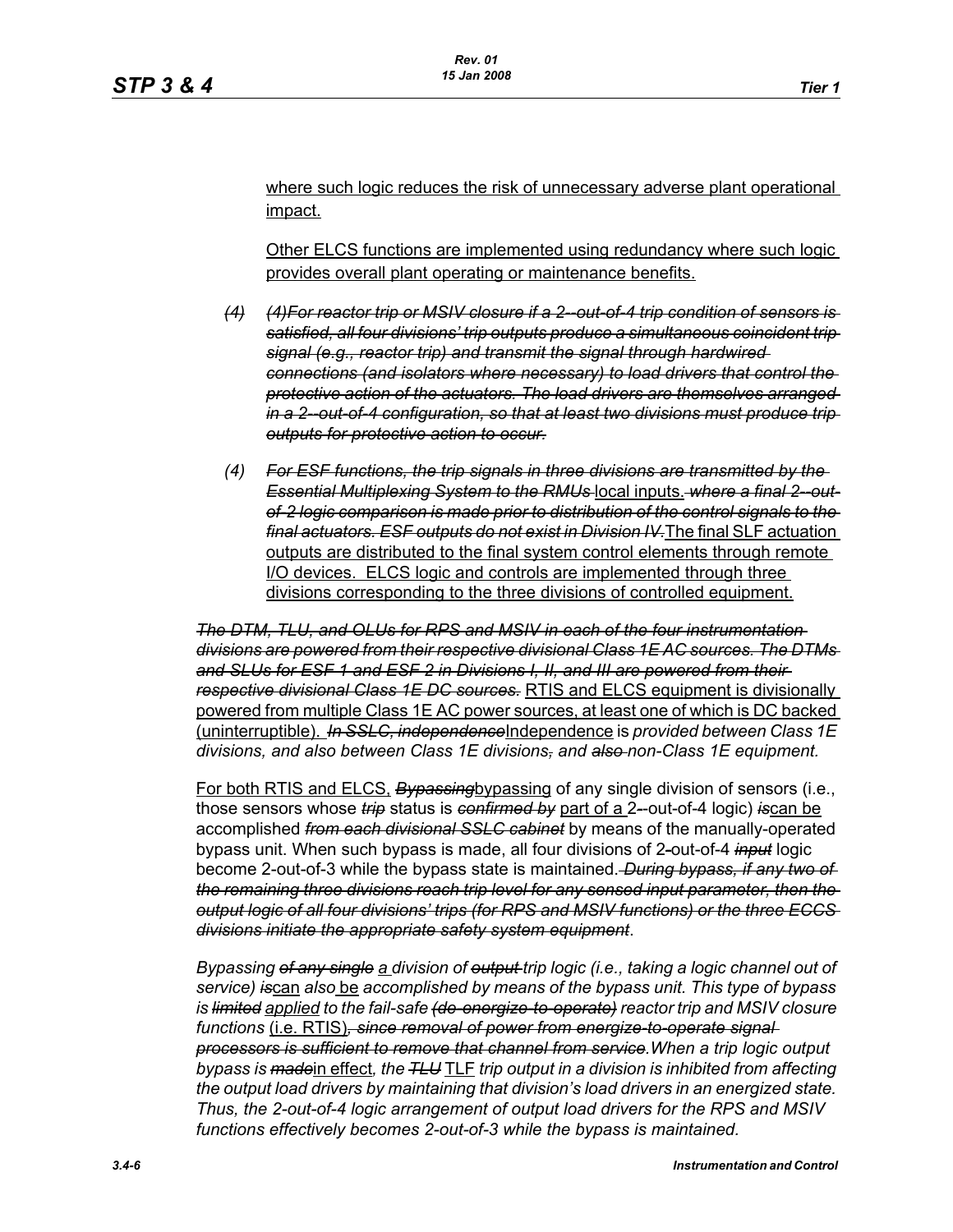For both RTIS and ELCS, *Bypass* bypass *status is indicated in the main control room until the bypass condition is removed. An electrical interlock rejects attempts to remove more than one SSLC division from service at a time.*

*ESF1 and ESF2 logic are each processed in two redundant channels within each divisional train of ESF equipment. In order to prevent spurious actuation of ESF equipment, final output signals are voted 2-out-of-2 at the remote multiplexing units by means of series-connected load drivers at the RMU outputs. However, in the event of a failure detected by self-test within either processing channel, a bypass (ESF output channel bypass) is applied automatically (with manual backup) such that the failed channel is removed from service. The remaining channel provides 1-out-of-1 operation to maintain availability during the repair period. Channel failures are alarmed in the main control room. If a failed channel is not automatically bypassed, the operator is able to manually bypass the channel by a hardwired connection from the main control room.*

*A portion of the anticipated transient without scram (ATWS) mitigation features is provided by SSLC circuitry, with initiating conditions as follows:*

- *(1)* Initiation of automatic Standby Liquid Control System (SLCS) injection: *High dome pressure and startup range neutron monitor (SRNM) ATWS permissive for 3 minutes or greater, or low reactor water level and SRNM ATWS permissive for 3 minutes or greater.*
- *(2)* Initiation of feedwater runback: *High dome pressure and SRNM ATWS permissive for 2 minutes or greater. Reset permitted only when both signals drop below the setpoints.*

*These ATWS features are implemented in four divisions of SSLC control circuitry that are functionally independent and diverse from the circuitry used for the Reactor Protection System (Figure 3.4c).*

*SSLC has the following alarms, displays, and controls in the main control room:*

- *(1)* SSLC signal processor inoperative (INOP).
- *(2)* SSLC manual controls for bypass as described above.
- *(3)* Displays for bypass status.
- *(4)* Divisional flat display panels that provide display and control capability for manual ESF functions.
- *(5)* Display and control of calibration and *off-line* self-test functions.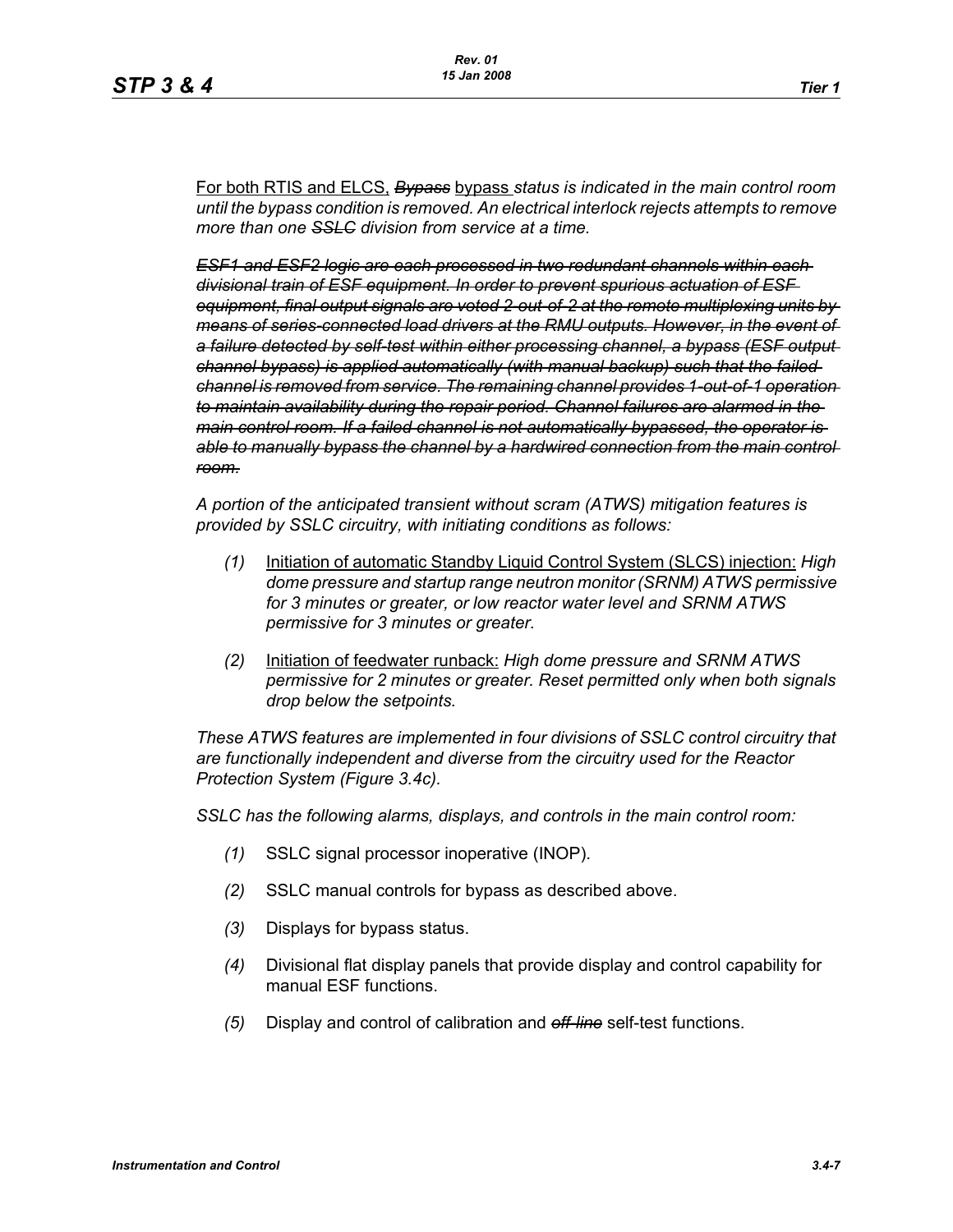# **3.4.2** *I & C Development and Qualification Processes*

#### *Hardware and Software Development Process*

*The ABWR design uses programmable digital equipment to implement operating functions of instrumentation and control (I&C) systems. The equipment is in the form of embedded controllers (i.e., a control program developed in software is permanently stored in PROM* read only memory, *and thus becomes part of the controller's hardware).*

### *Electromagnetic Compatibility*

*Electromagnetic compatibility (EMC) is the ability of equipment to function properly when subjected to* anticipated *an electromagnetic environment* environments. *An EMC compliance plan to confirm the level of immunity to electrical* electromagnetic *noise is part of the design, installation, and pre-operational testing of I&C equipment*.

*Electrical and electronic components supporting the systems and functions listed below are qualified according to the established plan for the anticipated levels of electrical interference at the installed locations of the components:*

- *(1) Safety System Logic and Control.*
- *(2) Essential Multiplexing System* Essential Communication Functions (ECF)*.*
- *(3) Non-Essential Multiplexing System* Non-Essential Communication Functions (NECF)*.*
- *(4) Other microprocessor-based, software controlled systems or equipment.*

#### *Instrument Setpoint Methodology*

*Signal Processing Devices in the Instrument Channel*

*Within an instrument channel, there may exist other components or devices that are used to further process the electrical signal provided by the sensor (e.g., analog-todigital converters, signal conditioners,* and *temperature compensation circuits, and multiplexing and demultiplexing components*). *The worst-case instrument accuracy, calibration accuracy, and instrument drift contributions of each of these additional signal conversion components are separately or jointly accounted for when determining the characteristics of the entire instrument loop.*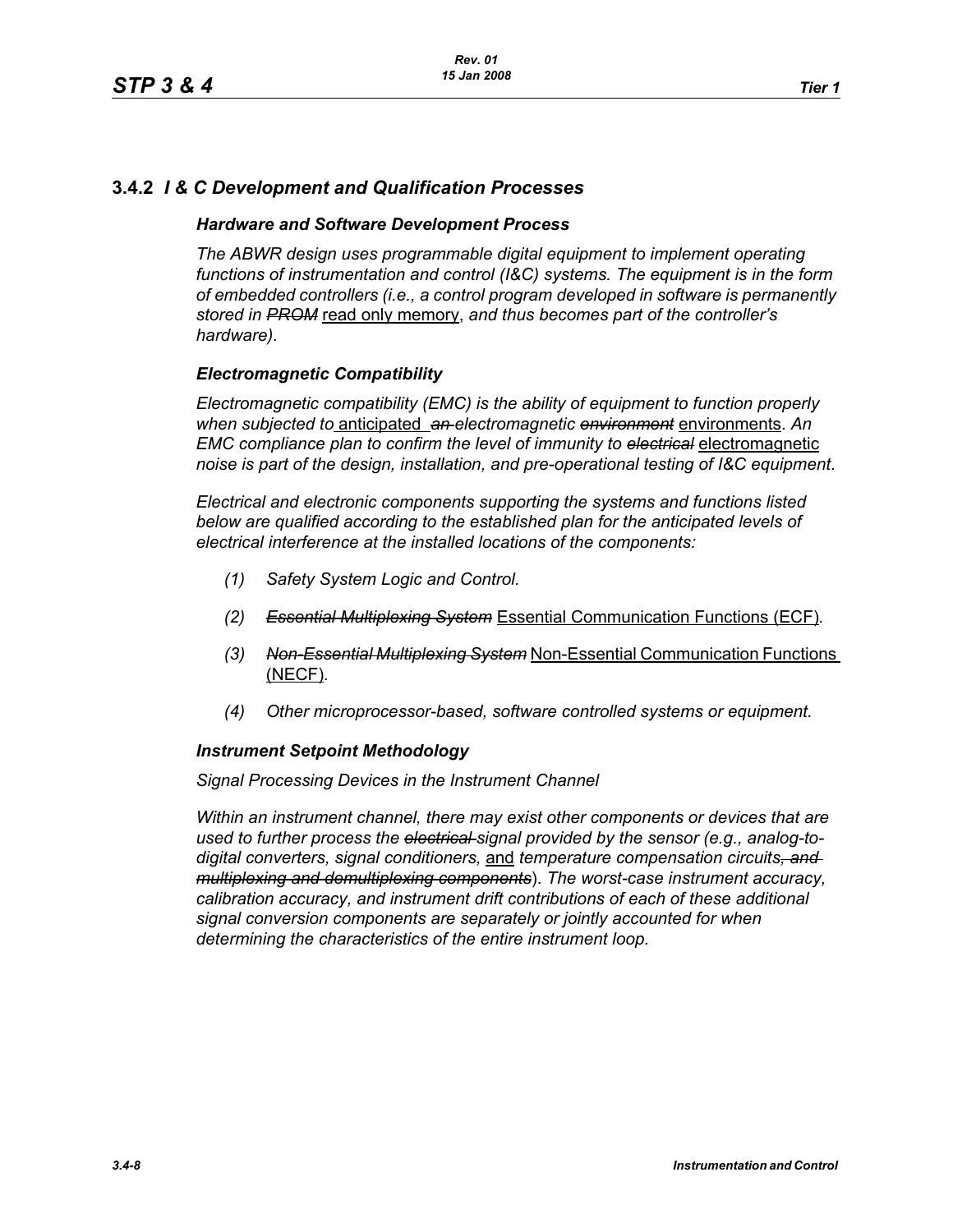# *3.4.3 Diversity and Defense-in-Depth Considerations*

*Subsection B discusses processes for developing hardware and software qualification programs that will assure a low probability of occurrence of both random and commonmode system failures for the installed ABWR I&C equipment. However, to address the concern that software design faults or other initiating events common to redundant, multi-divisional logic channels could disable significant portions of the plant's automatic standby safety functions (the reactor protection system and engineered safety features systems) at the moment when these functions are needed to mitigate an accident, several diverse backup features are provided for the primary automatic logic:*

- *Manual scram and isolation by the operator in the main control room in response to diverse parameter indications.*
- **EXP** Core makeup water capability from the feedwater system, Control Rod Drive *(CRD) System, and condensate system, which are diverse from SSLC and the EMS.*
- *Availability of manual high pressure injection capability.*
- **Long term shutdown capability provided in a conventionally hardwired, 2-division,** *analog* diverse *Remote Shutdown System (RSS); local displays of process variables* are provided *in RSS, are continuously powered, and so are available for monitoring at any time.*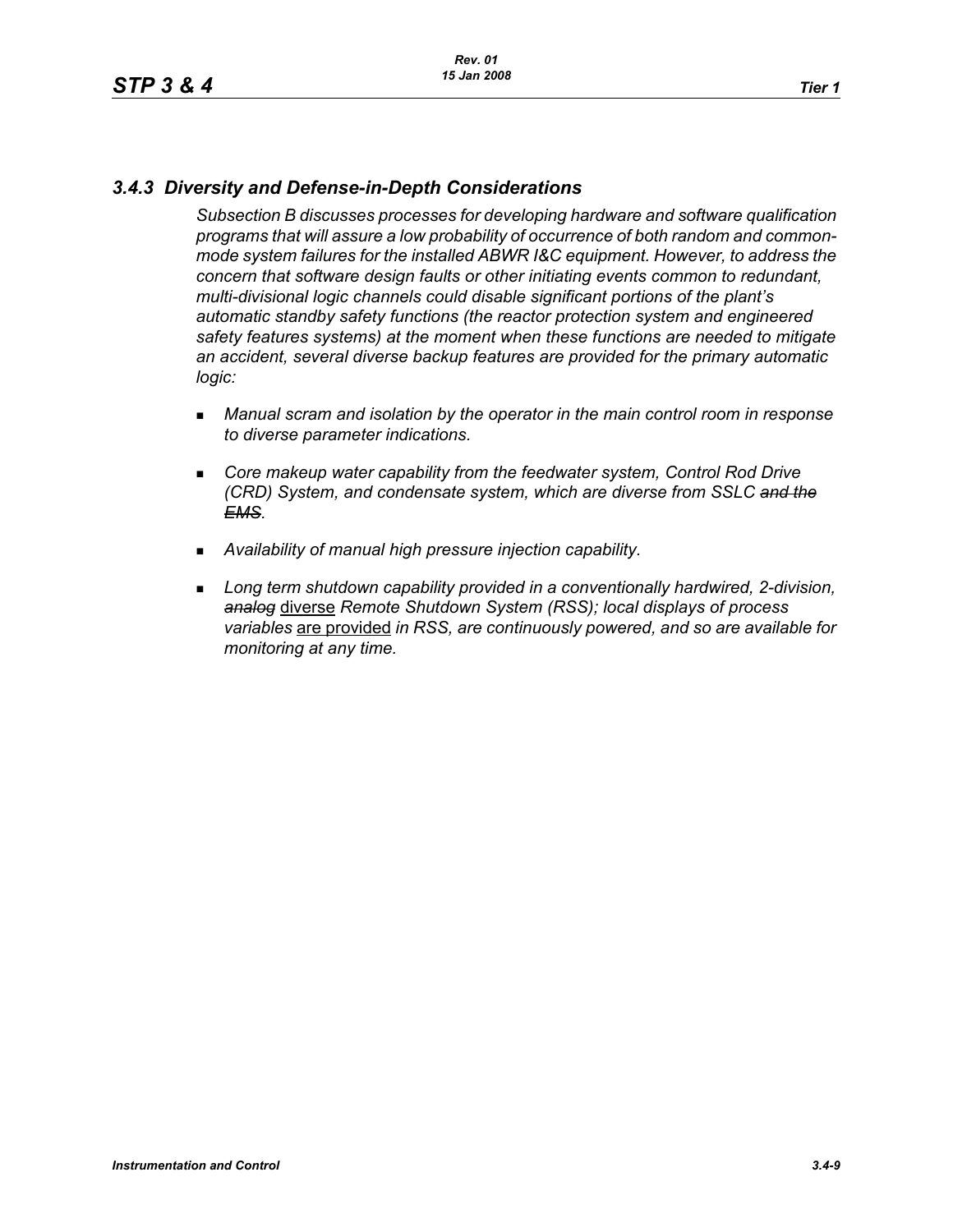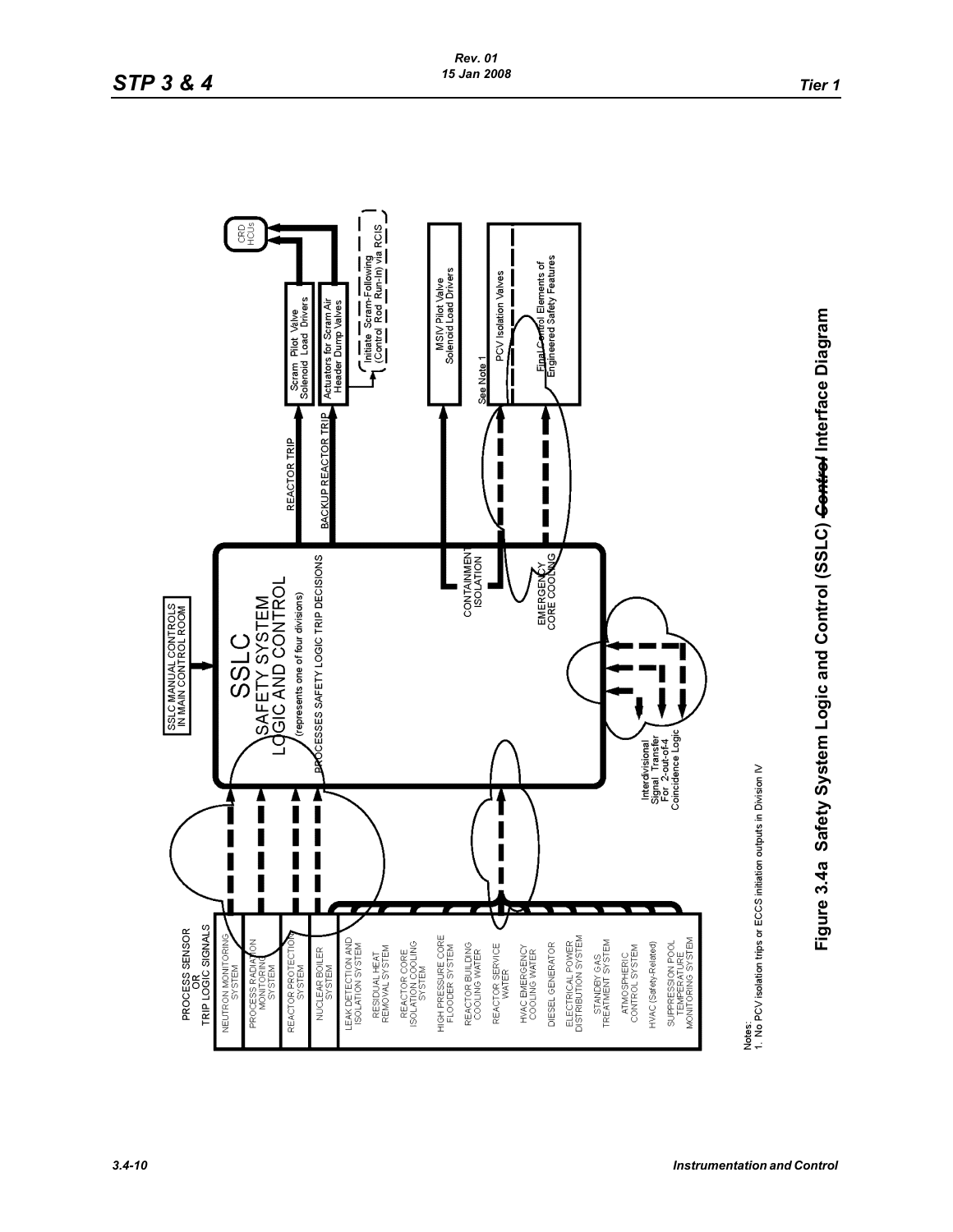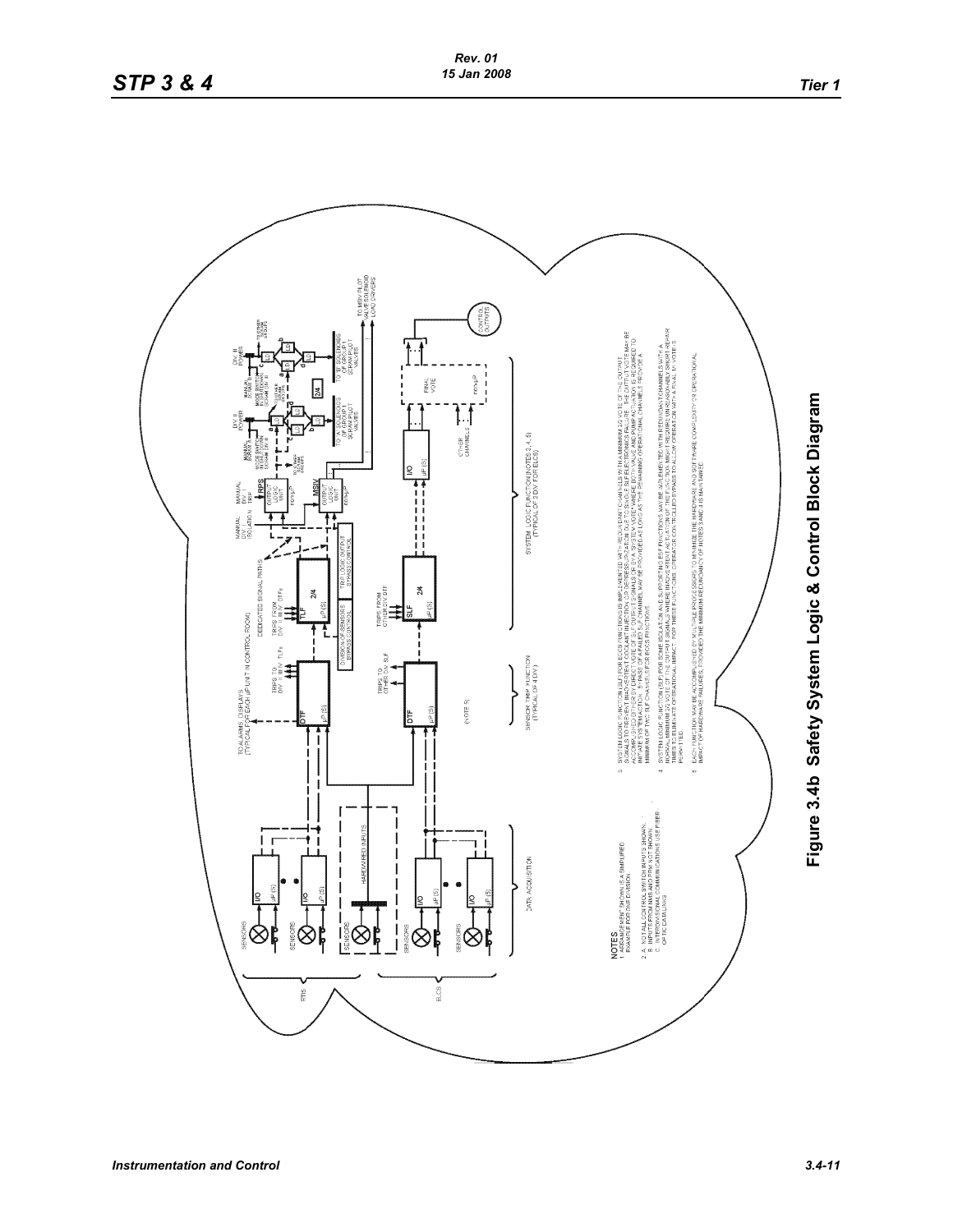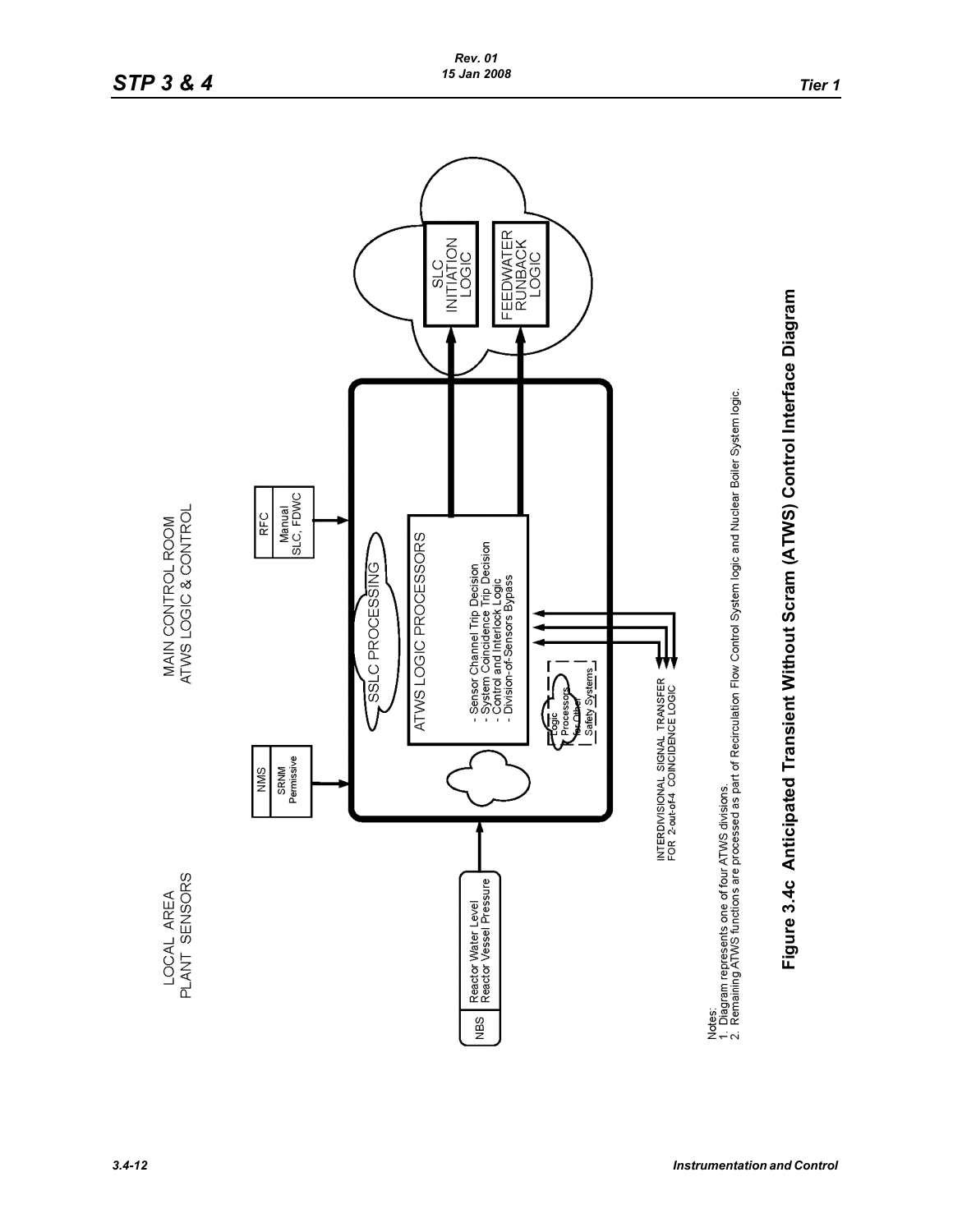|                                       |                                                   | Acceptance Criteria          |                                 | In SSLC, physical separation or electrical isolation<br>The test signal exists only in the Class 1E division<br>separation or electrical isolation exists between<br>exists between Class 1E divisions. Physical<br>these Class 1E divisions and non-Class 1E<br>under test in SSLC.<br>equipment<br>م<br>σ<br>က                                                                                                                                                                                                                                                                                                                                                | implements a TLF or SLF. Bypass status is indicated in<br>a(2) Each division not bypassed cannot be placed in bypass,<br>from each <del>TLU and SLU</del> equipment component that<br>control room indicates only one division of sensors is<br>a(1)No trip change occurs at the voted trip output of<br>as indicated at OLU output; bypass status in main<br>Results of bypass tests are as follows:<br>main control room.<br>bypassed.<br>4                                                                                                                                                             |
|---------------------------------------|---------------------------------------------------|------------------------------|---------------------------------|-----------------------------------------------------------------------------------------------------------------------------------------------------------------------------------------------------------------------------------------------------------------------------------------------------------------------------------------------------------------------------------------------------------------------------------------------------------------------------------------------------------------------------------------------------------------------------------------------------------------------------------------------------------------|-----------------------------------------------------------------------------------------------------------------------------------------------------------------------------------------------------------------------------------------------------------------------------------------------------------------------------------------------------------------------------------------------------------------------------------------------------------------------------------------------------------------------------------------------------------------------------------------------------------|
| Table 3.4 Instrumentation and Control | pections, Tests, Analyses and Acceptance Criteria | Inspections, Tests, Analyses |                                 | test signal to the I&C equipment in only one Class<br>Inspection of the as-installed Class 1E divisions in<br>Tests will be performed on SSLC-by providing a<br>SSLC will be performed.<br>1E division at a time.<br>م<br>ಹ<br>ო                                                                                                                                                                                                                                                                                                                                                                                                                                | Tests will be performed on the as-built SSLC as follows:<br>a(2) For each division in bypass, attempt to place each<br>other division in division-of-sensors bypass, one at<br>trip test signal in place of each sensed parameter<br>equipment component that implements a TLF<br>other division, one division at a time. Monitor the<br>a(1) Place one division of sensors in bypass. Apply a<br>redundant trip signal for each parameter in each<br>voted trip output at from each <del>TLU and SLU</del><br>that is bypassed. At the same time, apply a<br>or SLF. Repeat for each division.<br>a time |
|                                       | ien                                               | Design Commitment            | Safety System Logic and Control | and SLUs equipment implementing the DTF and SLF<br>ESF <del>DTMs</del> DIE in Division IV. In SSLC, independence<br>espective divisional Class 1E AC sources. The <b>OTMS</b><br>powered from their respective divisional Class 1E DC<br><b>LLF, and OLUs for RPS and MSIV in each of the four</b><br>sources, as <del>are</del> is the equipment implementing the<br>is provided between Class 1E divisions and between<br>The <del>DTM, TLU</del> equipment implementing the DTF,<br>Class 1E divisions and non-Class 1E equipment.<br>for ESF <del>4 and ESF 2</del> in Divisions I, II, and III are<br>nstrumentation divisions are powered from their<br>ო | ESF output channel bypass, where applied<br>SSLC provides the following bypass functions:<br>Division-of-sensors bypass<br>Trip logic output bypass<br>4                                                                                                                                                                                                                                                                                                                                                                                                                                                  |

#### *Instrumentation and Control 3.4-13*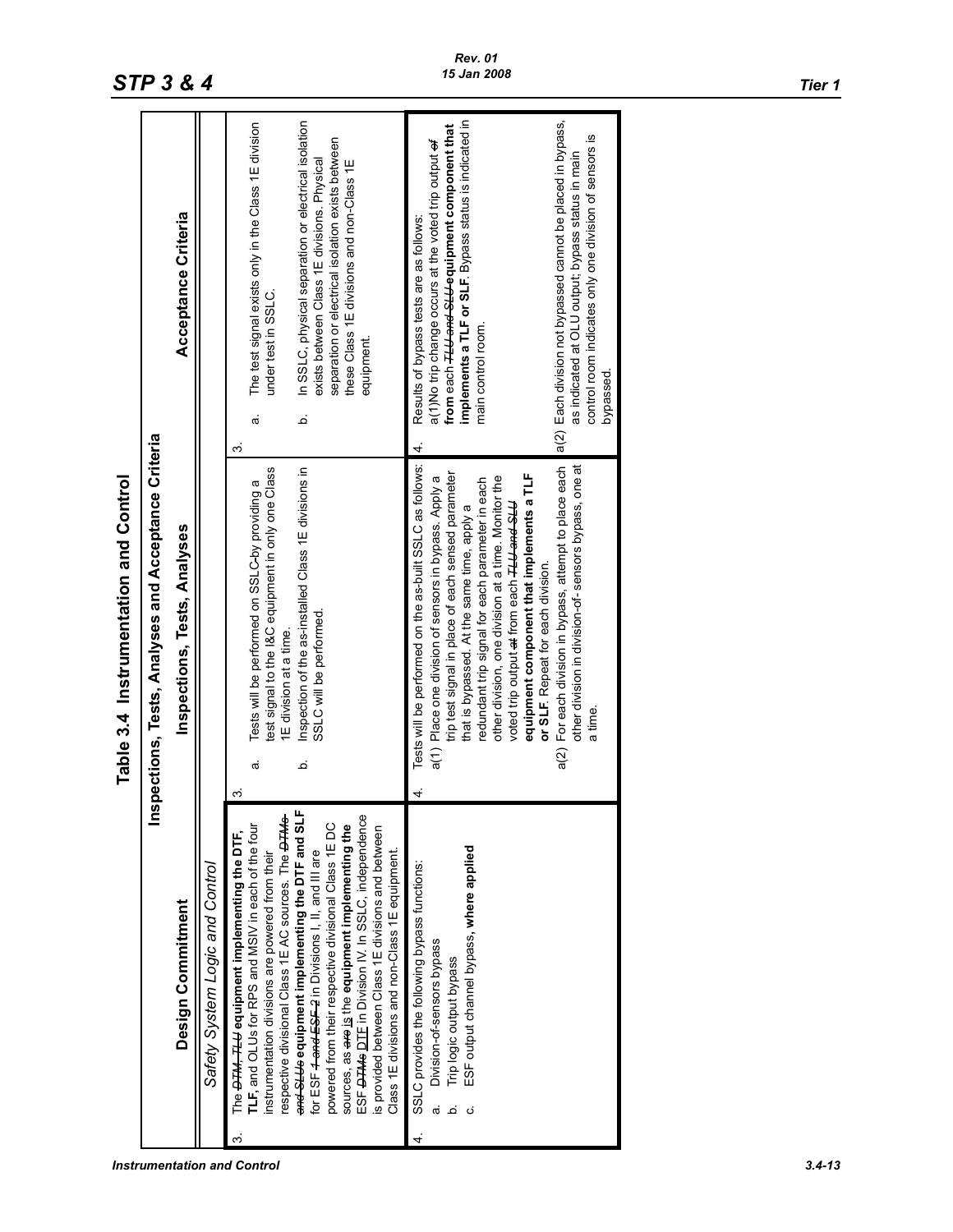# **STP 3 & 4** *The state of the 15 Jan 2008 Tier 1 Tier 1*